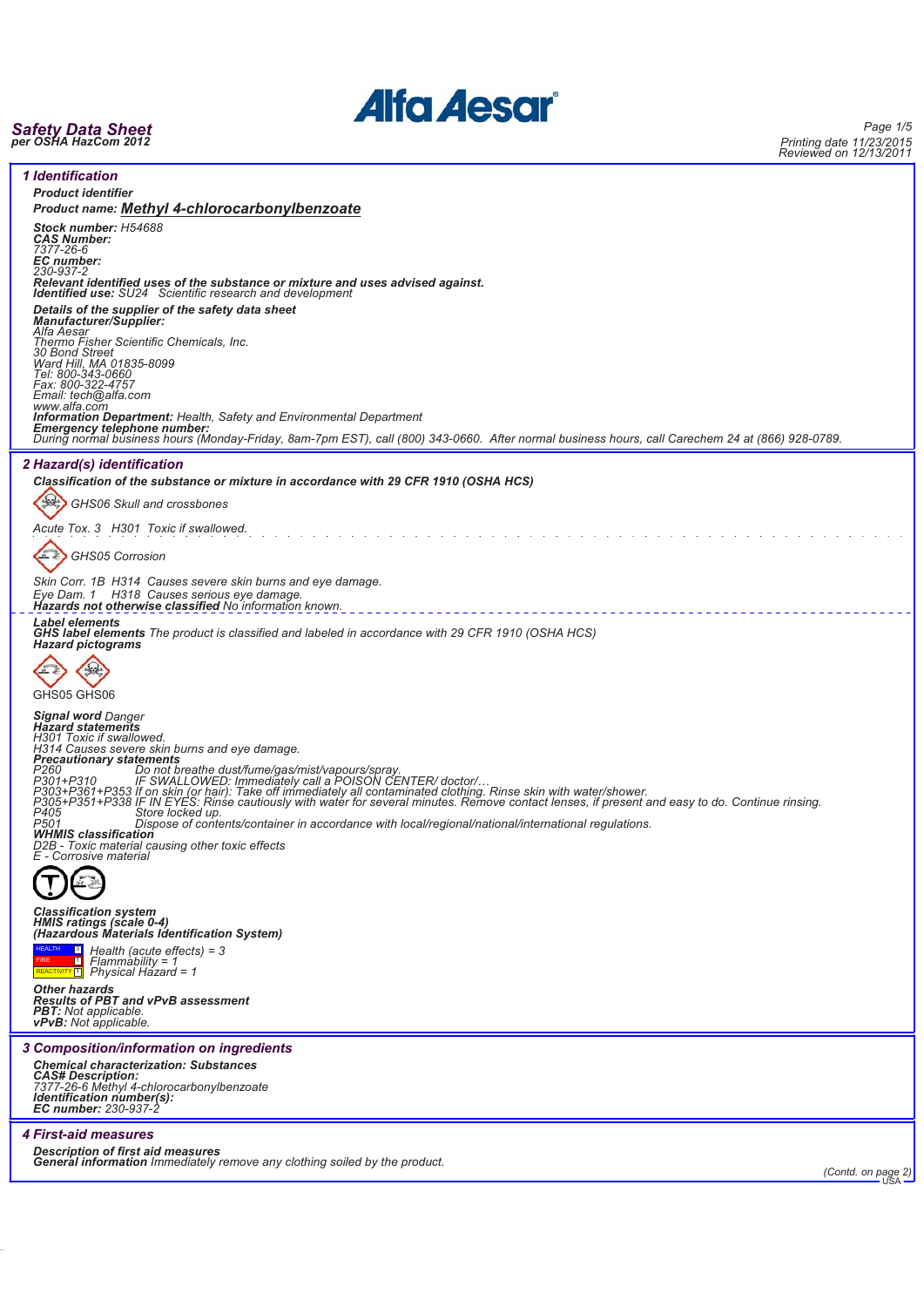*Product name: Methyl 4-chlorocarbonylbenzoate*

# *(Contd. of page 1) After inhalation Supply fresh air. If required, provide artificial respiration. Keep patient warm. Seek immediate medical advice. After skin contact* Immediately wash with water and soap and rinse thoroughly.<br>Seek immediate medical advice.<br>**After eye contact** Rinse opened eye for several minutes under running water. Then consult a doctor.<br>**After swallowing** Seek medical **Most important symptoms and effects, both acute and delayed**<br>Causes severe skin bums.<br>Causes serious eye damage.<br>**Indication of any immediate medical attention and special treatment needed** No further relevant information *5 Fire-fighting measures Extinguishing media* **Suitable extinguishing agents** Carbon dioxide, extinguishing powder or water spray. Fight larger fires with water spray or alcohol resistant foam.<br>**Special hazards arising from the substance or mixture**<br>If this product is *Carbon monoxide and carbon dioxide Hydrogen chloride (HCl) Advice for firefighters Protective equipment: Wear self-contained respirator. Wear fully protective impervious suit. 6 Accidental release measures* **Personal precautions, protective equipment and emergency procedures**<br>Wear protective equipment. Keep unprotected persons away.<br>Ensure adequate ventilation<br>Environmental precautions: Do not allow material to be released to *Use neutralizing agent. Dispose of contaminated material as waste according to section 13. Ensure adequate ventilation.* **Prevention of secondary hazards:** No special measures required.<br>**Reference to other sections**<br>See Section 7 for information on safe handling<br>See Section 8 for information on personal protection equipment.<br>See Section 13 f *7 Handling and storage Handling* **Precautions for safe handling**<br>Handle under dry protective gas.<br>Keep container tightly sealed.<br>Store in cool, dry place in tightly closed containers.<br>Ensure good ventilation at the workplace. *Information about protection against explosions and fires: No information known. Conditions for safe storage, including any incompatibilities Storage* Requirements to be met by storerooms and receptacles: No special requirements.<br>Information about storage in one common storage facility:<br>Store away from oxidizing agents.<br>Store away from strong bases.<br>Store away from water *Store under dry inert gas. This product is moisture sensitive. Keep container tightly sealed. Store in cool, dry conditions in well sealed containers. Protect from humidity and water. Specific end use(s) No further relevant information available. 8 Exposure controls/personal protection Additional information about design of technical systems: Properly operating chemical fume hood designed for hazardous chemicals and having an average face velocity of at least 100 feet per minute. Control parameters* **Components with limit values that require monitoring at the workplace:**<br>The product does not contain any relevant quantities of materials with critical values that have to be monitored at the workplace.<br>**Additional inform** Exposure controls<br>
Exposure controls<br>
General protective equipment<br>
General protective and hygienic measures<br>
The usual precautionary measures for handling chemicals should be followed.<br>
Keep away from foodstuffs, beverage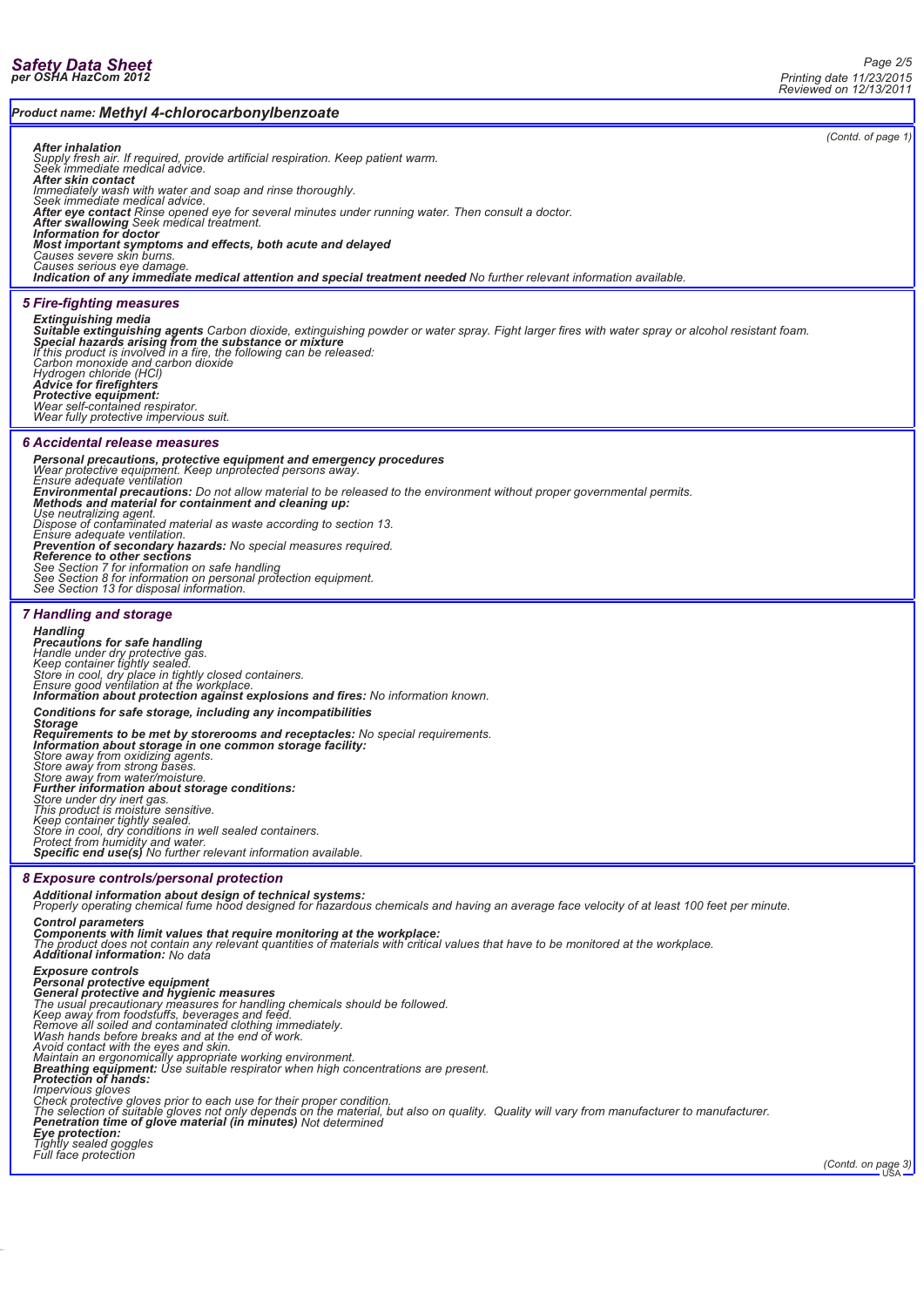### *Product name: Methyl 4-chlorocarbonylbenzoate*

*(Contd. of page 2)*

| (Ounu. or paye z)<br><b>Body protection:</b> Protective work clothing.                                                                                                                                                                                                                                                                                                                                                                                                                                                                                                                                                                                                                                                                                                                                                                                                                                                                                                                                                                                                                                                                                 |                                                                                                                                                                                                   |                    |
|--------------------------------------------------------------------------------------------------------------------------------------------------------------------------------------------------------------------------------------------------------------------------------------------------------------------------------------------------------------------------------------------------------------------------------------------------------------------------------------------------------------------------------------------------------------------------------------------------------------------------------------------------------------------------------------------------------------------------------------------------------------------------------------------------------------------------------------------------------------------------------------------------------------------------------------------------------------------------------------------------------------------------------------------------------------------------------------------------------------------------------------------------------|---------------------------------------------------------------------------------------------------------------------------------------------------------------------------------------------------|--------------------|
| 9 Physical and chemical properties                                                                                                                                                                                                                                                                                                                                                                                                                                                                                                                                                                                                                                                                                                                                                                                                                                                                                                                                                                                                                                                                                                                     |                                                                                                                                                                                                   |                    |
| Information on basic physical and chemical properties<br><b>General Information</b><br>Appearance:<br>Form:<br>Color:<br>Odor:                                                                                                                                                                                                                                                                                                                                                                                                                                                                                                                                                                                                                                                                                                                                                                                                                                                                                                                                                                                                                         | Solid<br>White<br>Not determined                                                                                                                                                                  |                    |
| <b>Odor threshold:</b><br>pH-value:                                                                                                                                                                                                                                                                                                                                                                                                                                                                                                                                                                                                                                                                                                                                                                                                                                                                                                                                                                                                                                                                                                                    | Not determined.<br>Not applicable.                                                                                                                                                                |                    |
| <b>Change in condition</b><br><b>Melting point/Melting range:</b><br>Boiling point/Boiling range:<br>Sublimation temperature / start:<br>Flammability (solid, gaseous)<br><i>Ignition temperature:</i><br>Decomposition temperature:<br>Auto igniting:                                                                                                                                                                                                                                                                                                                                                                                                                                                                                                                                                                                                                                                                                                                                                                                                                                                                                                 | 52-56 °C (126-133 °F)<br>Not determined<br>Not determined<br>Not determined.<br>Not determined<br>Not determined<br>Not determined.                                                               |                    |
| Danger of explosion:<br><b>Explosion limits:</b><br>Lower:<br>Upper:<br>Vapor pressure:<br><b>Density:</b><br><b>Relative density</b><br>Vapor density<br><b>Evaporation rate</b><br>Solubility in / Miscibility with<br>Water:                                                                                                                                                                                                                                                                                                                                                                                                                                                                                                                                                                                                                                                                                                                                                                                                                                                                                                                        | Not determined.<br>Not determined<br>Not determined<br>Not applicable.<br>Not determined<br>Not determined.<br>Not applicable.<br>Not applicable.<br>Not determined                               |                    |
| Partition coefficient (n-octanol/water): Not determined.<br><b>Viscosity:</b><br>dynamic:<br>kinematic:<br><b>Other information</b>                                                                                                                                                                                                                                                                                                                                                                                                                                                                                                                                                                                                                                                                                                                                                                                                                                                                                                                                                                                                                    | Not applicable.<br>Not applicable.<br>No further relevant information available.                                                                                                                  |                    |
| <b>10 Stability and reactivity</b><br><b>Reactivity</b> No information known.<br>Possibility of hazardous reactions No dangerous reactions known<br><b>Conditions to avoid No further relevant information available.</b><br>Incompatible materials:<br>Water/moisture<br>Oxidizing agents<br>Bases<br><b>Hazardous decomposition products:</b> Carbon monoxide and carbon dioxide                                                                                                                                                                                                                                                                                                                                                                                                                                                                                                                                                                                                                                                                                                                                                                     | Chemical stability Stable under recommended storage conditions.<br>Thermal decomposition / conditions to be avoided: Decomposition will not occur if used and stored according to specifications. |                    |
| <b>11 Toxicological information</b><br>Information on toxicological effects<br><b>Acute toxicity:</b><br>Toxic if swallowed.<br>Swallowing will lead to a strong corrosive effect on mouth and throat and to the danger of perforation of esophagus and stomach.<br>LD/LC50 values that are relevant for classification: No data<br>Skin irritation or corrosion: Causes severe skin burns.<br>Eye irritation or corrosion: Causes serious eye damage.<br>Sensitization: No sensitizing effects known.<br><b>Germ cell mutagenicity: No effects known.</b><br>Carcinogenicity: No classification data on carcinogenic properties of this material is available from the EPA, IARC, NTP, OSHA or ACGIH.<br>Reproductive toxicity: No effects known.<br>Specific target organ system toxicity - repeated exposure: No effects known.<br>Specific target organ system toxicity - single exposure: No effects known.<br>Aspiration hazard: No effects known.<br>Subacute to chronic toxicity: No effects known.<br>Additional toxicological information: To the best of our knowledge the acute and chronic toxicity of this substance is not fully known. |                                                                                                                                                                                                   |                    |
| <b>12 Ecological information</b><br><b>Toxicity</b><br>Aquatic toxicity: No further relevant information available.<br>Persistence and degradability No further relevant information available.<br>Bioaccumulative potential No further relevant information available.<br><b>Mobility in soil</b> No further relevant information available.<br>Additional ecological information:<br>General notes:<br>Do not allow material to be released to the environment without proper governmental permits.<br>Do not allow undiluted product or large quantities to reach ground water, water course or sewage system.<br>Avoid transfer into the environment.<br><b>Results of PBT and vPvB assessment</b><br>PBT: Not applicable.<br>vPvB: Not applicable.<br>Other adverse effects No further relevant information available.                                                                                                                                                                                                                                                                                                                            |                                                                                                                                                                                                   |                    |
| <b>13 Disposal considerations</b><br><b>Waste treatment methods</b>                                                                                                                                                                                                                                                                                                                                                                                                                                                                                                                                                                                                                                                                                                                                                                                                                                                                                                                                                                                                                                                                                    | <b>Recommendation</b> Consult state, local or national regulations to ensure proper disposal.                                                                                                     | (Contd. on page 4) |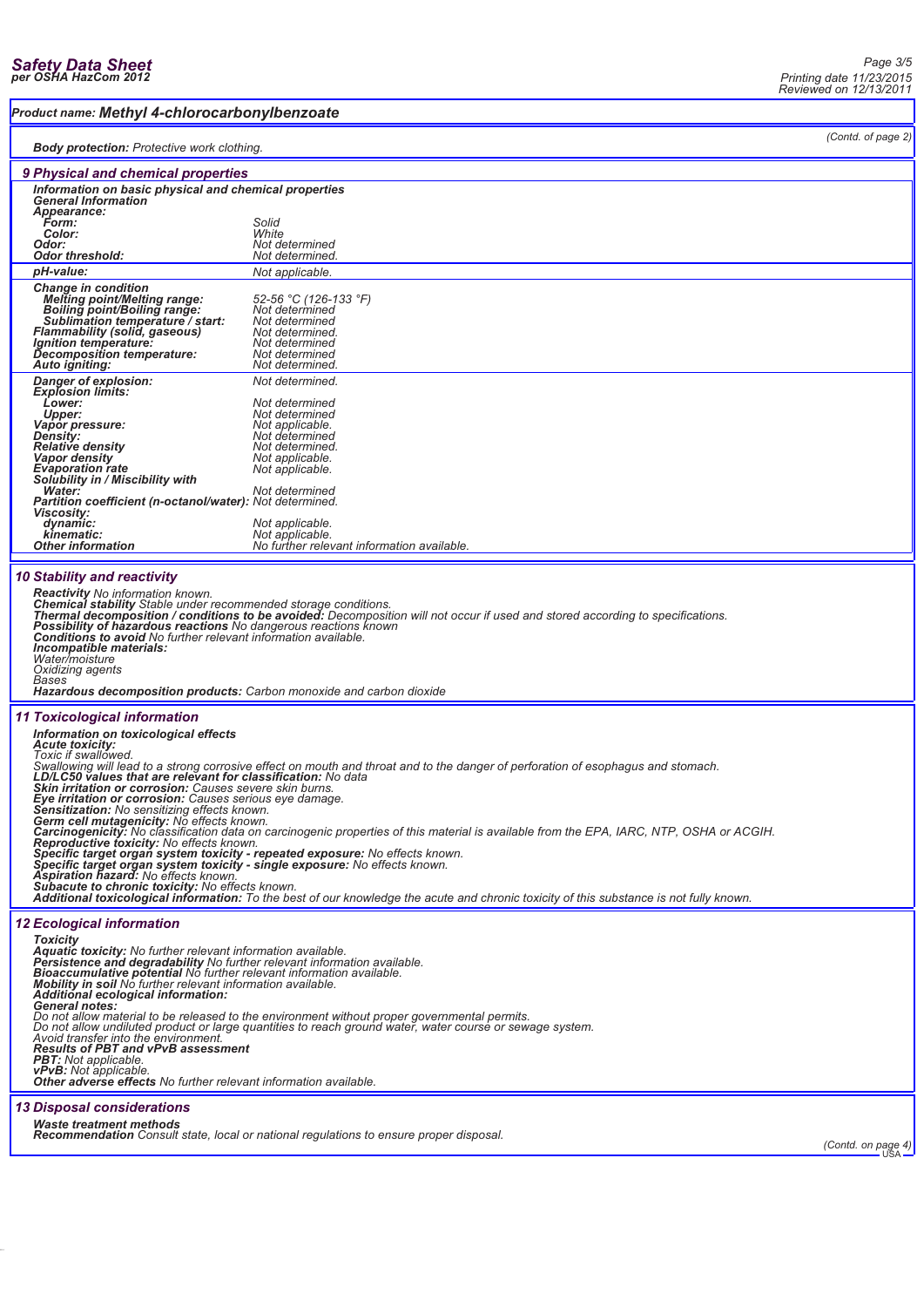### *Product name: Methyl 4-chlorocarbonylbenzoate*

*(Contd. of page 3)*

#### *Uncleaned packagings:*

| <b>Recommendation:</b> Disposal must be made according to official regulations.                                                                                                                                                                                      |                                                                                                                                                              |  |
|----------------------------------------------------------------------------------------------------------------------------------------------------------------------------------------------------------------------------------------------------------------------|--------------------------------------------------------------------------------------------------------------------------------------------------------------|--|
| <b>14 Transport information</b>                                                                                                                                                                                                                                      |                                                                                                                                                              |  |
| <b>UN-Number</b><br>DOT, IMDG, IATA                                                                                                                                                                                                                                  | UN3261                                                                                                                                                       |  |
| UN proper shipping name<br>DOT<br><b>IMDG, IATA</b>                                                                                                                                                                                                                  | Corrosive solid, acidic, organic, n.o.s. (Methyl 4-chlorocarbonylbenzoate)<br>CORROSIVE SOLID, ACIDIC, ORGANIC, N.O.S. (Methyl 4-<br>chlorocarbonylbenzoate) |  |
| Transport hazard class(es)                                                                                                                                                                                                                                           |                                                                                                                                                              |  |
| <b>DOT</b>                                                                                                                                                                                                                                                           |                                                                                                                                                              |  |
|                                                                                                                                                                                                                                                                      |                                                                                                                                                              |  |
| Class<br>Label                                                                                                                                                                                                                                                       | Corrosive substances.                                                                                                                                        |  |
| Class                                                                                                                                                                                                                                                                | 8 (C4) Corrosive substances                                                                                                                                  |  |
| Label<br><b>IMDG, IATA</b>                                                                                                                                                                                                                                           |                                                                                                                                                              |  |
|                                                                                                                                                                                                                                                                      |                                                                                                                                                              |  |
| Class<br>Label                                                                                                                                                                                                                                                       | 8 Corrosive substances.<br>8                                                                                                                                 |  |
| <b>Packing group<br/>DOT, IMDG, IATA</b>                                                                                                                                                                                                                             | III                                                                                                                                                          |  |
| <b>Environmental hazards:</b>                                                                                                                                                                                                                                        | Not applicable.                                                                                                                                              |  |
| Special precautions for user                                                                                                                                                                                                                                         | <b>Warning: Corrosive substances</b>                                                                                                                         |  |
| Transport in bulk according to Annex II of MARPOL73/78 and the IBC Code Not applicable.                                                                                                                                                                              |                                                                                                                                                              |  |
| Transport/Additional information:                                                                                                                                                                                                                                    |                                                                                                                                                              |  |
| <b>DOT</b><br><b>Marine Pollutant (DOT):</b>                                                                                                                                                                                                                         | No                                                                                                                                                           |  |
| <b>UN "Model Regulation":</b>                                                                                                                                                                                                                                        | UN3261, Corrosive solid, acidic, organic, n.o.s. (Methyl 4-chlorocarbonylbenzoate),<br>$8.$ III                                                              |  |
| <b>15 Regulatory information</b><br>Safety, health and environmental regulations/legislation specific for the substance or mixture<br>GHS label elements The product is classified and labeled in accordance with 29 CFR 1910 (OSHA HCS)<br><b>Hazard pictograms</b> |                                                                                                                                                              |  |

GHS05 GHS06

*Signal word Danger Hazard statements H301 Toxic if swallowed.*

*H314 Causes severe skin burns and eye damage.*

**Precautionary statements**<br>P260 - Do not breathe dust/fume/gas/mist/vapours/spray.<br>P301+P310 - IF SWALLOWED: Immediately call a POISON CENTER/ doctor/...<br>P303+P361+P353 If on skin (or hair): Take off immediately all contam

National regulations<br>This product is not listed in the U.S. Environmental Protection Agency Toxic Substances Control Act Chemical Substance Inventory. Use of this product is restricted<br>to research and development only. Thi

Substance is not listed.<br>**Annex XIV of the REACH Regulations (requiring Authorisation for use)** Substance is not listed.<br>**Chemical safety assessment:** A Chemical Safety Assessment has not been carried out.

*16 Other information*

Or the minimum and this information only as a supplement to other information gathered by them, and should make independent judgement of suitability of this<br>information to ensure proper use and protect the health and safet

**Department issuing SDS:** Global Marketing Department<br>**Date of preparation / last revision** 11/23/2015 / -<br>Abbreviations and acronyms:<br>ICAO: Intemational Civil Aviation Organization<br>ICAO: Intemational Civil Aviation Organi